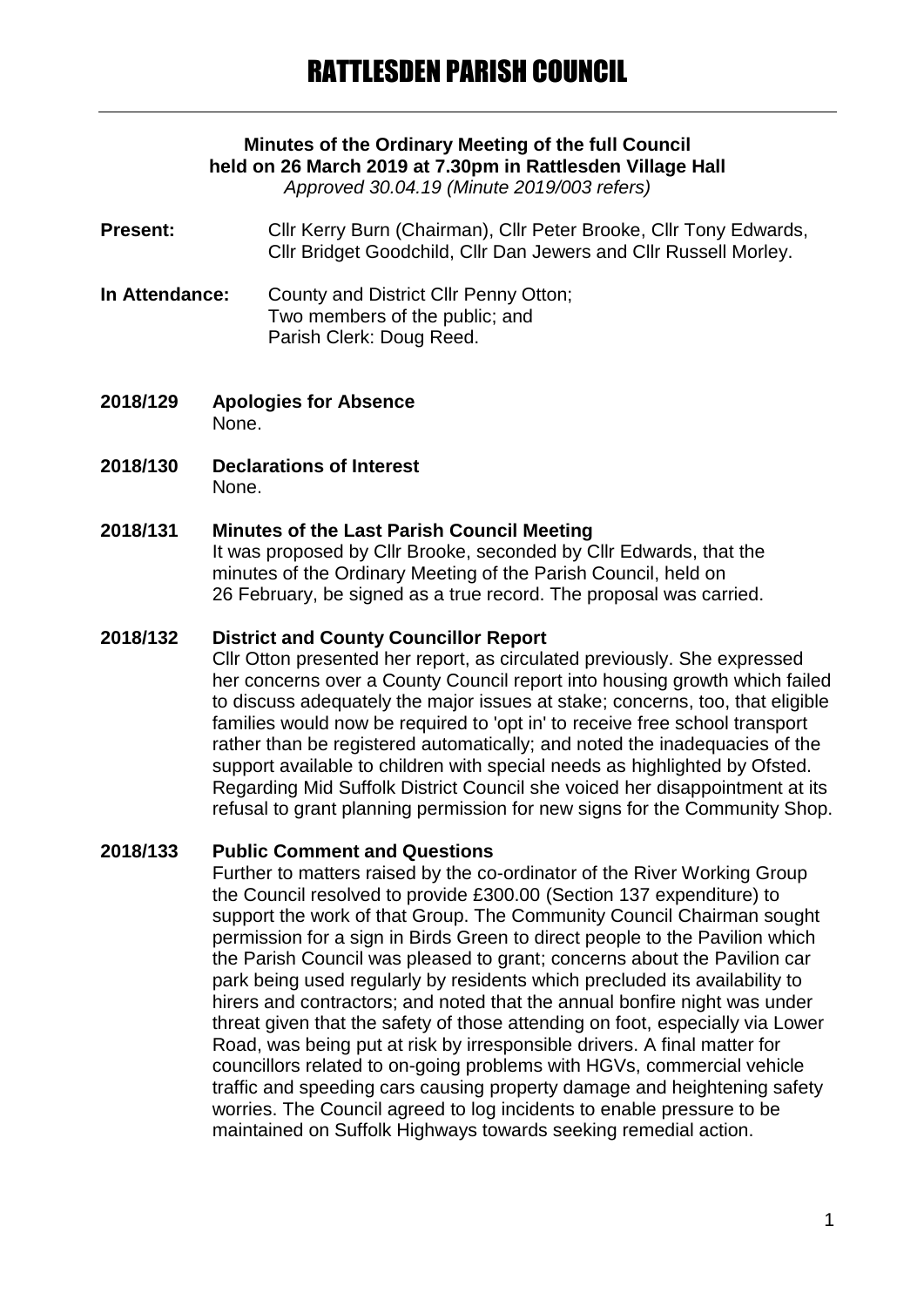## **2018/134 Planning**

**134.1 Applications:** There were no new planning applications for the Council to consider.

**134.2 Applications - Responses:** Given a deadline in advance of the meeting, councillors had necessarily considered application DC/19/01083 Townfield, Baby Lane - erection of a polytunnel. The Council had no objection.

**134.3 Decisions:** It was noted that application DC/18/00844 St Nicholas Close (Shop) had been refused.

### **2018/135 Finance**

**135.1 Financial Report:** The report to 28 February was received. It was noted that the TSB current account stood at £15,559.52 and the deposit account at £13,551.46 further to which it was proposed by Cllr Morley, seconded by Cllr Burn, that the reconciliation be approved and duly signed. The proposal was carried.

**135.2 Payments and Income:** It was proposed by Cllr Morley, seconded by Cllr Brooke, that the schedule of payments be approved. The proposal was carried. The schedule comprised the following:

- Litter-picker: salary (March) £151.35;
- Clerk: salary (March) £336.22;
- $\leftrightarrow$  HMRC: PAYE (March) £84.20;
- Sunshine Survey Limited: Cemetery topographical survey £450.00 + £90.00 VAT;
- Mid Suffolk District Council: Cemetery garden waste service £50.00;
- Information Commissioner: data protection registration renewal £40.00; and
- Clerk: administrative expenses £46.10.
- Income received was duly noted as follows:
- TSB: business (deposit) account interest (March) £10.35; and
- Mid Suffolk District Council: recycling grant (August-January) £256.70.

### **2018/136 Working Group Reports**

**136.1 Housing Development:** The Group had not met since the last Council meeting. The outcome of the meeting with representatives from Hartog Hutton Ltd regarding the housing development on land adjacent to Roman Rise had been circulated to councillors for future discussion. **136.2 Finance and Development:** The Group had not met recently but a meeting with the Chairman of the Community Council had been arranged for Tuesday 16 April at 7.00pm.

### **2018/137 Birds Green**

Whilst sympathetic to the suggestion that a bench be purchased for the grass area in Birds Green it was felt that there was no obvious need for seating but councillors agreed to keep the proposal under review and to reconsider the position should sufficient demand be forthcoming.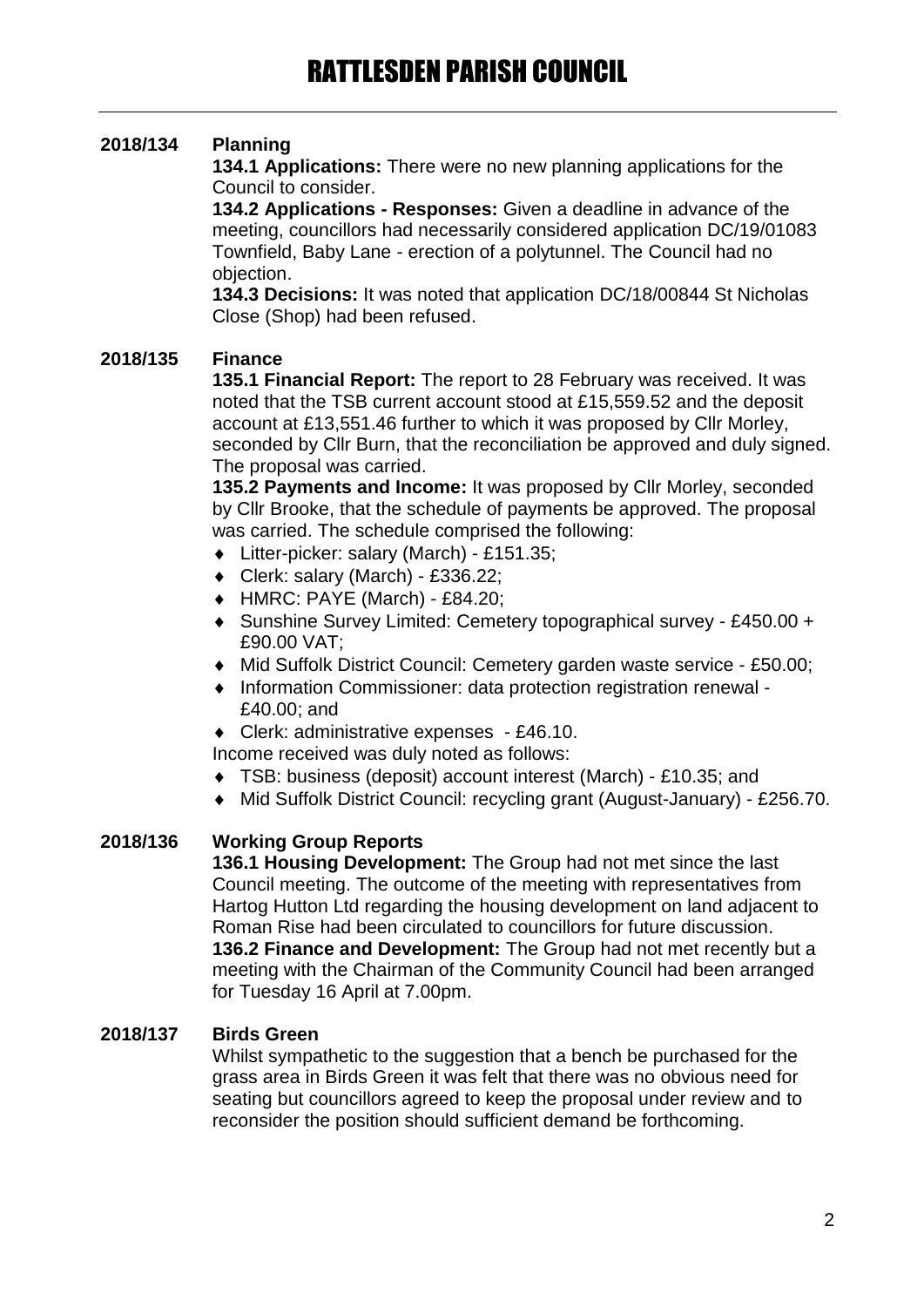### **2018/138 Waste Bins**

In the light of the overwhelming use of the newly-installed dog bin at the Playing Field it was resolved that a second such bin be purchased. Also that a litter bin be acquired for the site.

### **2018/139 Bottle Bank**

It was noted that there had been further fly-tipping at the centre. Accordingly, and not least in response to a suggestion put forward by a concerned resident, it was resolved to purchase signs to emphasise to those using the facility that it was for the recycling of bottles only.

### **2018/140 Council Assets**

Having completed their inspections of Council assets councillors reviewed the results and agreed that some remedial action was needed to the millennium arbour, the bottle bank screening, the bus shelter in Lower Road and Council-owned noticeboards. The Clerk would arrange for a quotation for the works for discussion at the next meeting.

### **2018/141 Council Governance**

**141.1 New Legislation, Codes or Regulatory Issues:** None. **142.2 Risk Register, Policies and Internal Controls:** There were no decisions or actions which impacted upon the Council risk register, policies or internal controls.

### **2018/142 Correspondence**

There were no issues arising from the list of correspondence.

### **2018/143 Matters to be Brought to the Attention of the Council**

Details of the memorial plaque and sign proposed for the Cemetery had been circulated prior to the meeting together with the costs. It was resolved that these were acceptable and the Clerk asked to effect the orders.

### **2018/144 Next Meeting**

It was noted that the next Ordinary Meeting of the Council would be held on Tuesday 30 April at 6.45pm in Rattlesden Village Hall.

### **2018/145 Motion to Exclude the Press and Public**

It was resolved to exclude the press and public from the meeting for the final agenda item on the grounds that, while the decision was of public interest and would need to be recorded formally, the discussion leading to that decision would be likely to involve personal data which it was not in the public interest to disclose and which needed to be properly safeguarded on behalf of the individual concerned.